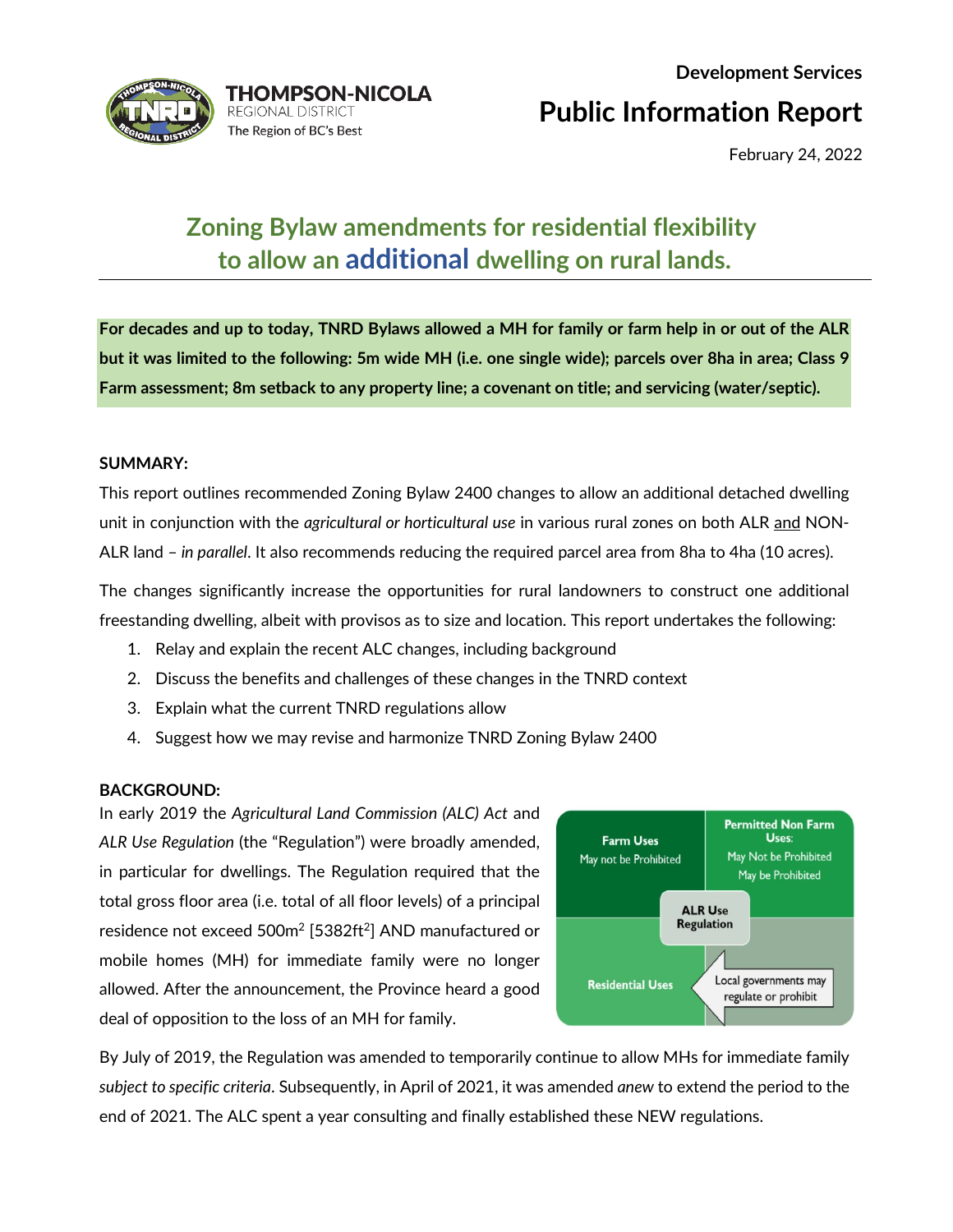### **February 24, 2022 Page 2 of 21 Subject: Bylaw 2758 Zoning Bylaw amendments for ALR residential flexibility changes**

On July 12, 2021, an Order in Council amended ALR Use Regulation, BC Reg. 30/2019, effective 2022. Qualifying the ALC does not generate regulations: these are handed down from the Province, particularly the Ministry of Agriculture (MoA). Still, it remains ALC responsibility to interpret and administer regulation and to interact with local government. As per ALC recommendation, local government can and should impose criteria/restrictions for an additional dwelling. **The most restrictive rule applies.**

#### **DISCUSSION:**

#### **Prev ALC Regulations**

Until the end of, 2021, the ALC allowed one main residence of up to 500m2 (with or without

secondary suite) and one MH up to 9m wide for immediate family - *provided local zoning bylaws do not foreclose this and many across BC did*. If an ALR landowner wished to exceed this they must submit a NARU or *non-adhering residential use* application to the ALC and a variance or rezoning application to the given local government.

**What are the ALC changes effective January 1, 2022?**

As of 2022, permitted residential uses on ALR are based on parcel area, as illustrated, AND what is permitted by the local bylaw.

 **ALR parcels <40ha** can have max one 500m2 principal residence and one 90m2 additional residence;

*Aside: while the new rules are more open to options, note that double-wide & most single MHs are over 90 m2.*

 **Parcels >40ha** can have one lawfully built principal residence-(which could be >500m2 if built prior to 2019 or has ALC approval) and another  $186m^2$  [2002ft<sup>2</sup>] home.

TOTAL SF - 3048<br>88'6" W X 75'8" D<br>MAIN LEVEL SF - 30



*Aside: According to ALC officials, many BC local governments have responded that they are not revising bylaws to enable additional dwellings.*

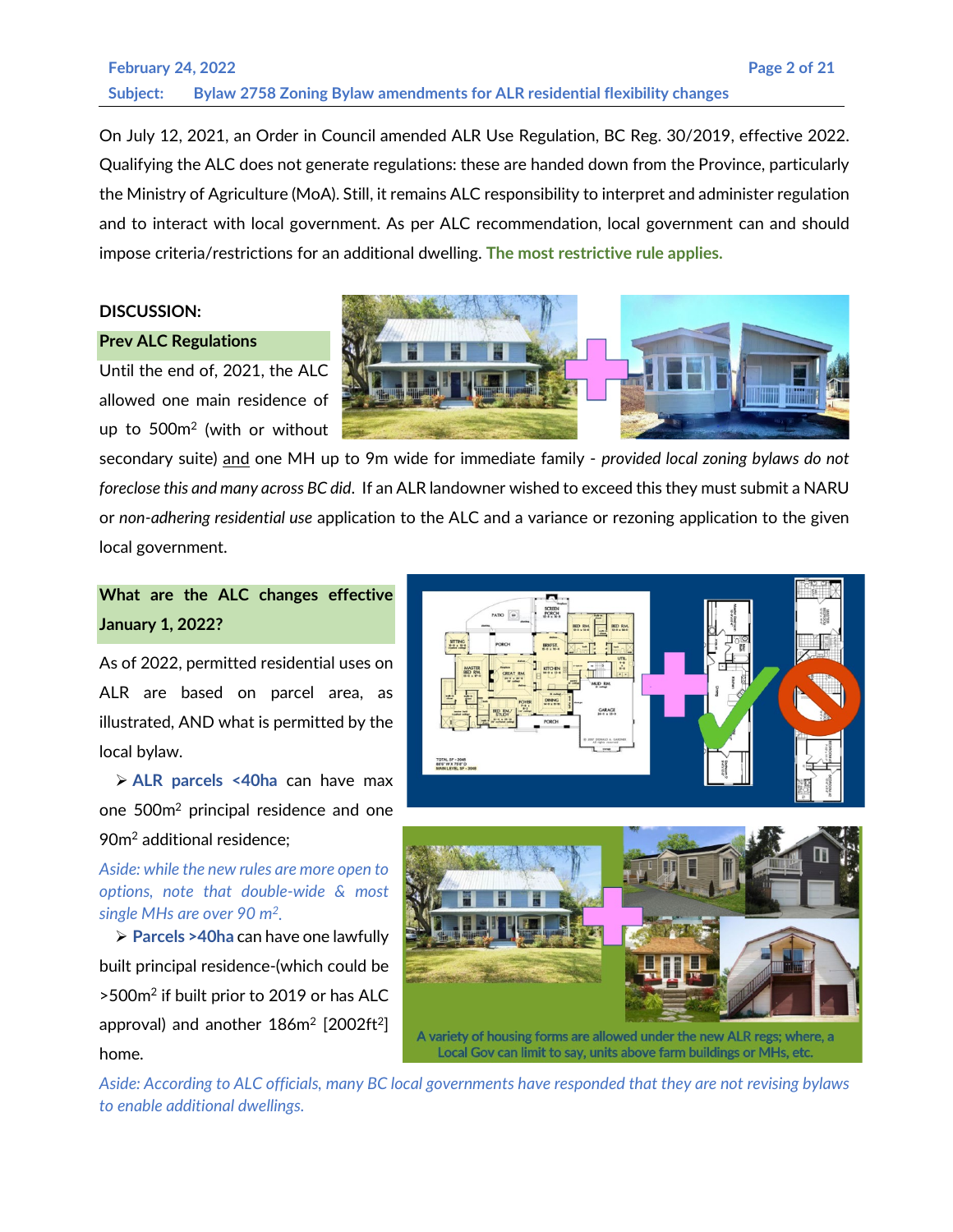#### **What housing types are allowed as additional dwellings?**

The ALC provided samples of housing forms that would be acceptable under the new Regulations. See images above. These can be limited to any of the following: MH, unit above a farm building, garden suite, or carriage house meaning a unit above a garage. The TNRD can determine which, *if any,* we wish to permit (e.g. *continue to allow MHs only or above ground level farm use or small site-built*).

**Staff recommends allowing a broad range of types (i.e. not limit it), PROVIDED parcel area be over 4ha. Staff also recommends that we do not further reduce dwelling area from the 90m2 or 186m2 stipulated. Are secondary suites allowed?**

There is no allowance for a secondary suite in an additional residence but suites (not duplexes) are still allowed in primary residences under s. 31 of the Regulation. If an owner seeks multiple farmworker housing on a parcel, this is only permitted by a NARU application and if the workers are in the same additional residence which may only have one kitchen.



**What does "***total floor area***" comprise?** *Acknowledging that the regulations are complex!*

The ALC definition of "total floor area" applies if a local zoning bylaw does not define this term. They advise that – *if we have a definition* - we should use it, qualifying that we must use their definition in the case of the principal or primary dwelling – see next page. These limits make sense and are established to reduce farmland used for residential purposes. They foreclose the construction of homes such as that pictured above.

Imagine a 90 $m^2$  [968 ft<sup>2</sup>] additional dwelling if the total area includes attics and garages, this is problematic – i.e. *a double garage can take half the allotted area of 90m2*. The ALC acknowledges the Ministry's intent for additional residences is to be small and accessory.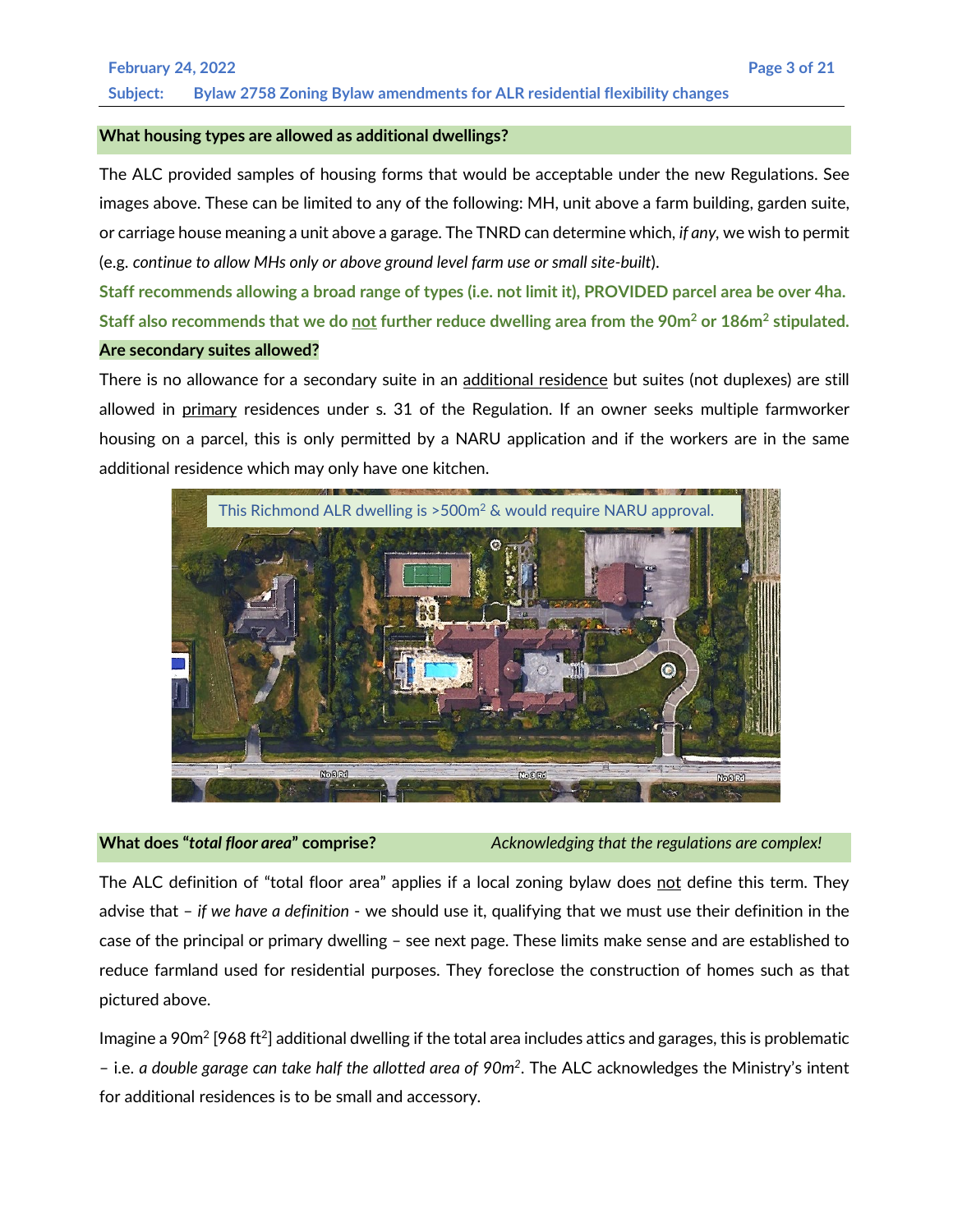Zoning Bylaw 2400 has a current definition for *Gross Floor Area* which is applied to other cases of zoning caps on building sizes. Given it does not apply to the new requirements, staff suggest adding the following

#### definition: (ALR & non-ALR)

*ADDITIONAL DWELLING TOTAL FLOOR AREA* means the horizontal area measured to the outer surface of exterior walls, including:

- a) hallways, landings, foyers, staircases, stairwells;
- b) enclosed balconies, porches, verandas, finished basements,
- c) attached carports or garages unless the additional dwelling occupies the second storey above a one storey garage or is contained within a permitted building such as a barn or other farm use; but
- d) excludes unfinished non-habitable attic or basement spaces less than 1.8 metres in height.

**This definition respects ALC intent and is consistent with the BC Building Code.**

#### Aside: **Definition of Primary Dwelling**

There is also a specific different definition for how we must calculate the total area of a main dwelling (i.e. up to 500m<sup>2</sup>). See the ALC website for the full definition or the summary below:

*TOTAL FLOOR AREA means, the total area of all floors measured to the outer surface of the exterior walls, including corridors, hallways, landings, foyers, staircases, stairwells, enclosed balconies, enclosed porches or verandas, and excluding:*

- *(a) attached garages and unenclosed carports to a cumulative maximum of 42 sqm;*
- *(b) basements that do not end beyond . . exterior wall of the 1st floor (basement meaning area having more than 1/2 its height below the average grade;*
- *(c) attics, with attic meaning unfinished space between the roof with the ceiling less than 2m .* .

#### **Order of Placement & Number of Dwellings on ALR lands**

There is no required order of placement principal vs. additional dwelling; however, a property can only have two detached dwellings. If the principal residence is larger than 500m<sup>2</sup> on a parcel less than 40ha in area, it does **not** qualify for an additional residence. Similarly, if one already has a principal residence and MH, they do **not** qualify for another new or additional residence.

#### **What is or is not 'grandfathered'?**

Any lawfully constructed dwelling, meaning with a building permit, in compliance with both ALR regulations and local bylaws, prior to 2022, may be retained in its size and footprint, including:

- additional residence necessary for farm use
- MH for a family member
- additional residence conditionally approved by ALC
- residences that pre-date the ALR (1972)
- additional residence in former Zone 2
- a unit above an existing structure on a farm

**BUT** *if destroyed over 75% above foundation,* there is no right to replacement for MHs or pre-existing additional residences. This is identical to other non-conforming limits in legislation. Our Bylaw will merely defer to the ALR rather than spell out regulatory details.

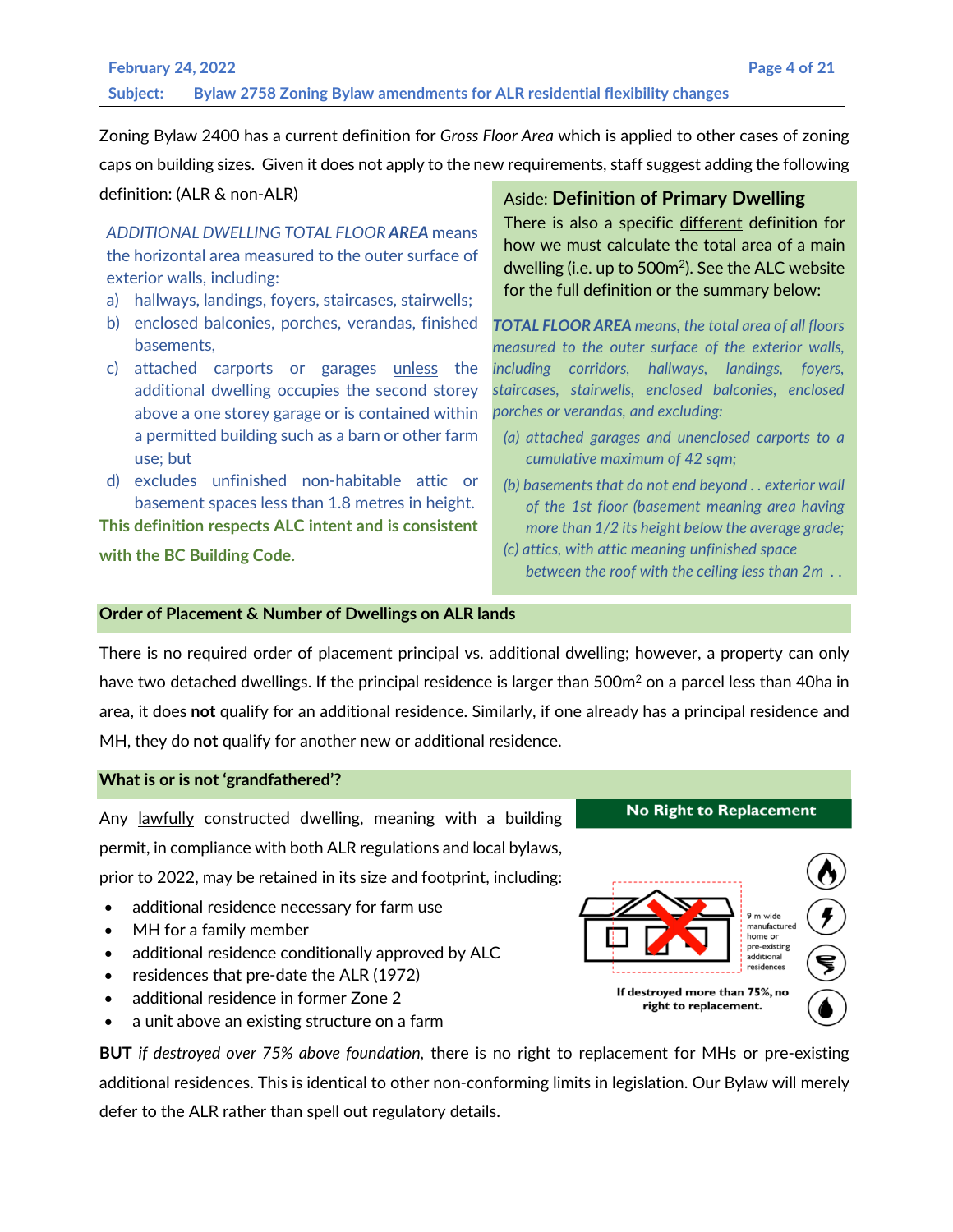#### **Manufactured Homes (MH) vs. site-built additional dwellings & transition**

Importantly, after 2021, additional dwellings are no longer limited to the owner or owner's immediate family but must stay the same size and footprint. So large MHs that had received all necessary authorizations (including Building Permit) before the end of 2021, can now be used for open-market rental revenue. **Qualifying, if an MH is >90m2 [9968 ft2] and is the** *only* **residence on a parcel on December 31, 2021, it is now deemed the principal residence and any additional home must meet the size limits.**

#### **Non-Adhering Residential Use (NARU)**

Additional residences which do not meet the Regulation require a NARU application and can only be approved if necessary and justifiable for farm use. For example, if there is a principal residence larger than 500m<sup>2</sup> on a parcel under 40 ha, an additional residence is not allowed outright and requires an application. **The ALC must confirm if previous conditions can be waived. Local governments must not issue new permits unless consistent with ALR Regulation.**

#### **What does CURRENT Zoning Bylaw 2400 allow across the TNRD?**

At present it allows a second dwelling on 8ha+ parcels having Class 9 Farm assessment *whether within ALR or not*. Current Bylaw 2400 reads as follows:

- 3.6.1 There shall be no more than one *single-family dwelling*, one *duplex* or one *manufactured home* on any *parcel* unless expressly permitted in this Bylaw . . .
- 3.6.2 Notwithstanding s. 3.6.1, where a *parcel* is used exclusively for *agricultural or horticultural use* in the AF-1, AF-2, or RL-1 Zones, an additional detached *dwelling unit* in conjunction with the *agricultural or horticultural use* is only permitted on that *parcel* subject to the following: a) the *parcel* must be classified as 'Farm' under the Assessment Act;
	-
	- b) the *parcel* area must be at least 8 hectares;
	- c) any additional dwelling must be occupied only by a member of the owner's immediate family or by a person employed in agricultural operation;
	- d) any additional dwelling must be 8 metres or more from any *parcel* boundary; and
	- e) any additional dwelling must be serviced with on-site water and sewage disposal in accordance with the requirements of the Provincial authority having jurisdiction.
- 3.6.3 In addition to the preceding, no more than one dwelling per parcel is permitted on ALR lands unless expressly approved by the Agricultural Land Commission.
- 3.6.4 Where an additional *dwelling unit* for *agricultural and horticultural use* is permitted pursuant to s.3.6.2, the owner must register a restrictive covenant against the title of the *parcel* under s.219 of the Land Title Act prohibiting the use of the additional dwelling for any other tenancy than the occupancy of a person(s) engaged full-time in *agriculture and horticulture* work on the property.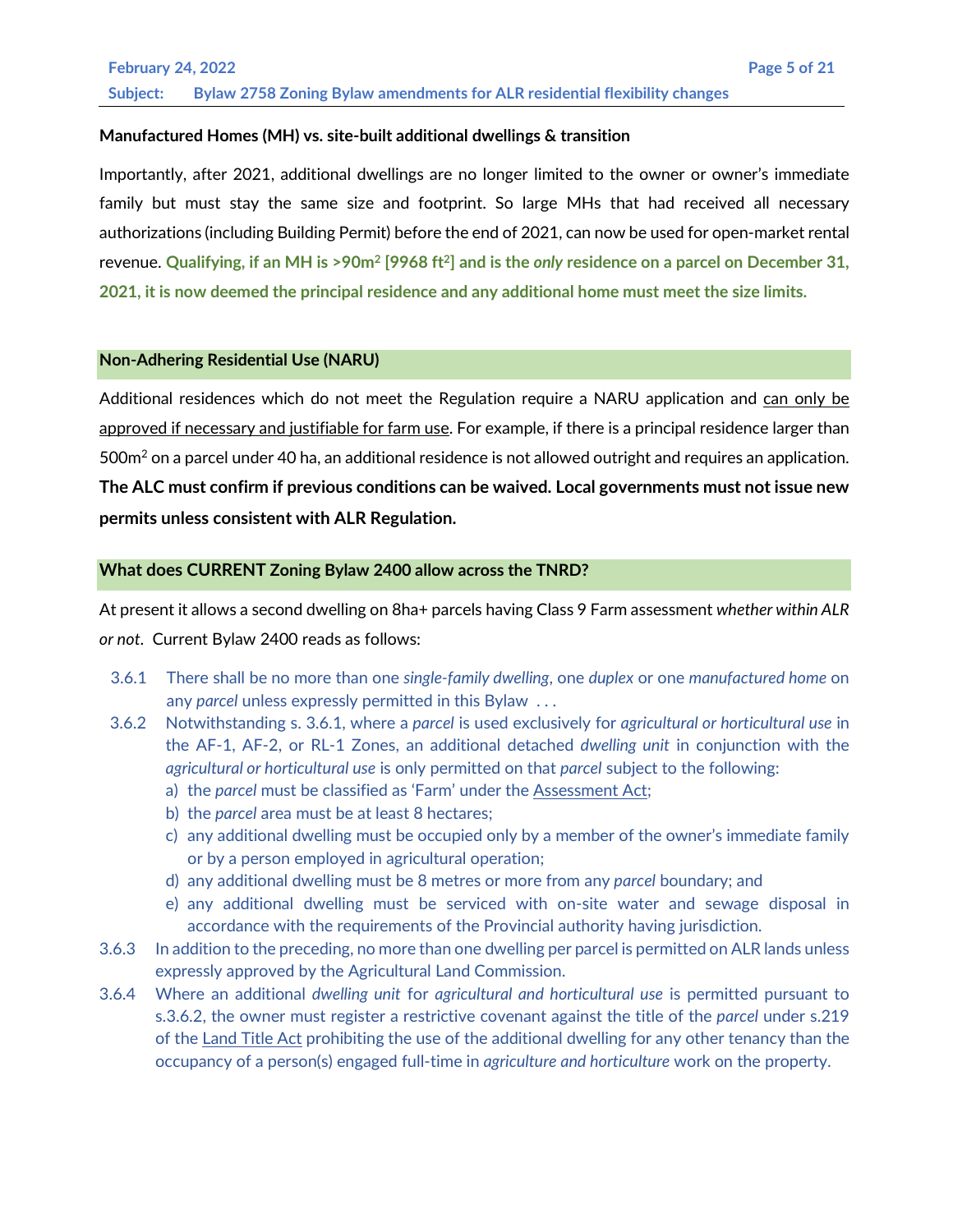#### *Recall that . . .*

Bylaw 2400 also allows (additional to a permanent dwelling) for temporary installing of a CSA Z240 MH as a short-term residence to assist with medical care and daily living needs of (or by) the owner or a relative of the landowner. The temporary dwelling provision permits "*accessory accommodation use*" subject to certain conditions including physician certification, minimum parcel area, and covenant registration. The Bylaw must be clear that **three** dwellings, a primary home, an additional dwelling, and a temporary MH for assisted living are not permitted under the ALR regulations, or Bylaw 2400. Some minor clarification to the Bylaw text is required for concordance to the ALC changes and the additional dwelling changes.

#### **What did the TNRD Advisory Agricultural Commission (AAC) recommend?**

Our AAC met to discuss changes to the Zoning Bylaw to align with ALR changes. They offered the following input and recommendations to inform potential Bylaw 2400 changes:

- most critically, the allowance for a second dwelling lands must be tied to "farm" assessment;
- support reducing current parcel size for second dwellings from 8 to 6ha but no lower than 4ha. A reasonable minimum area is needed to prevent second dwellings on undersized lots;
- any bylaw change should avoid regulating driveway size or soil as it is not practical to enforce and there should be flexibility – specific soil regulations should default to ALR legislation for ALR lands;
- ideally, second dwelling placement should be limited to non-arable soils - no homes should not be placed in prime agriculture land (e.g. can be above a barn); and
- follow ALR home size limits for consistency, rather than set a lower TNRD size threshold. **Before considering changes, note some ALR anomalies . . .**

#### **Additional comments:**

AAC expressed frustration with repeated ALC changes in recent years. These seesaw amendments have made it confusing for residents and staff alike and have resulted in continual bylaw amendments trying to keep up alignment with BC legislation.

Given ALR changes and with AAC input, Planning Services have reviewed Bylaw 2400 and now suggest the following changes. Before forging ahead, note some TNRD anomalies within the ALR that need to be considered:

- There are entire communities surveyed ~100 years ago with tiny 1/8 acre parcels (e.g. Walhachin) that are entirely ALR. If no minimum parcel area is stipulated and farm assessment is not required, then each parcel owner could build an additional dwelling.
- There are hundreds of former Crown leaseholds on lakefronts that are now fee simple lots of  $+/-1$ acre across the TNRD that remained within ALR. Given a lake's capacity and septic impacts as well as neighbour to neighbour conflict, we do not recommend doubling density on recreational properties.
- We have small lot (1/2 to 2 acre) subdivisions that were racing ALR creation in 1972-1973 and were approved but are nonetheless ALR. Again, doubling the density on these parcels is not viable.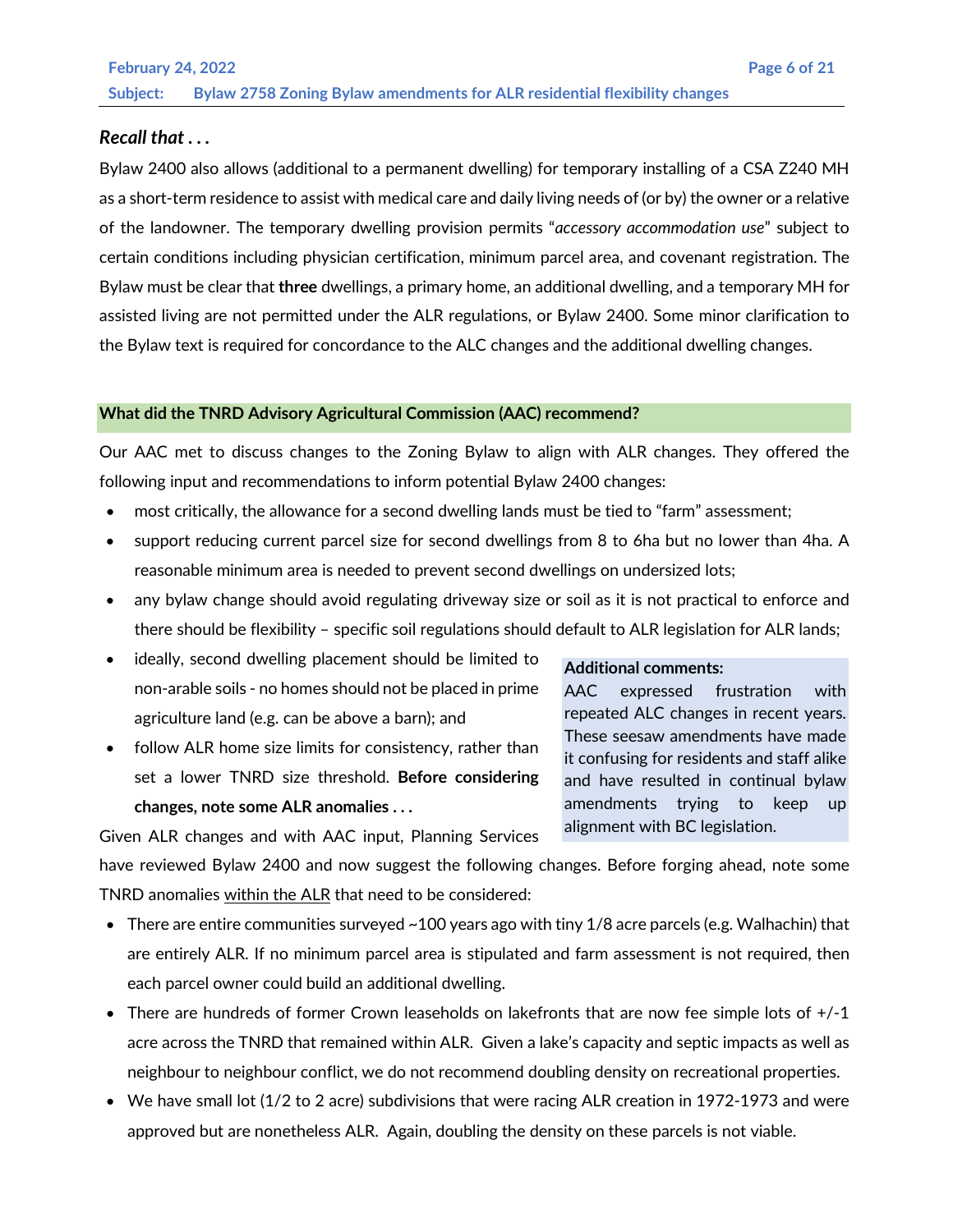#### **What about Temporary Dwellings for caregiving?**

Staff recommends leaving this allowance in place but adding a provision to clarify the size restriction for ALR lands to be consistent with ALC regulation and to cite the maximum of two detached homes. Finally, we suggest increasing the area limit to a single wide MH and suggest  $115m^2 (1238ft^2)$  is reasonable. This covers the larger single wide MH or the split offset units recently installed in the region.

#### **What are the recommended changes to Zoning Bylaw 2400?**

When a zoning bylaw is opened for change, there are often requests to simply drop all (or most) limitations and be outright permissive. Going back to 1972 (even then!), our Zoning Bylaw limited landowners as to when they could have an extra MH:

 $(b)$ There shall be no more than one single or two family dwelling or mobile home on any parcel, unless such parcel is used exclusively for agricultural, horticultural or logging practice.

In 1984 under Bylaw 940 this provision evolved to limit the additional dwelling to Class 9 Farm assessment on certain rural zones and 8ha (20 acres) in area. This has remained in place for decades thus proposed changes to the Bylaw are significant.

#### **Please find the changes to s. 3.6.2 below with the discussion shown in** *blue* **for ease of reference:**

Where a *parcel* is used exclusively for a*griculture or horticultural use* in the AF-1, AF-2, RL-1 **& SH-1** zones, an additional detached *dwelling unit* in conjunction with the *agricultural or horticultural use* is only permitted on that *parcel* subject to the following:

*If we reduce the parcel area required for an additional dwelling under b) see below, it may make sense to add SH-1: Small Holdings zone (which has a parcel minimum of 2ha but many SH-1 properties are 4ha or more)*.

#### a) *the parcel* must be classed as 'Farm' under the Assessment Act;

*Farm assessment is the key indicator of the ability to farmland. We recommend to continue to require confirmation of Class 9 for all additional dwellings, given the following:*

- *the extent of potential rural overdevelopment especially on the edge surrounding cities and towns is significant – increased help for farms is good as is the rental revenue but it is not the solution for urban homelessness or urban housing shortages;*
- *both AAC and ALC urge us to include a requirement for property to hold Class 9 Farm status;*
- *allowing it any/ everywhere contradicts all TNRD long-range planning policy and bylaws; and*
- *two dwellings on a parcel drive land cost up and we do not want to encourage this trend.*